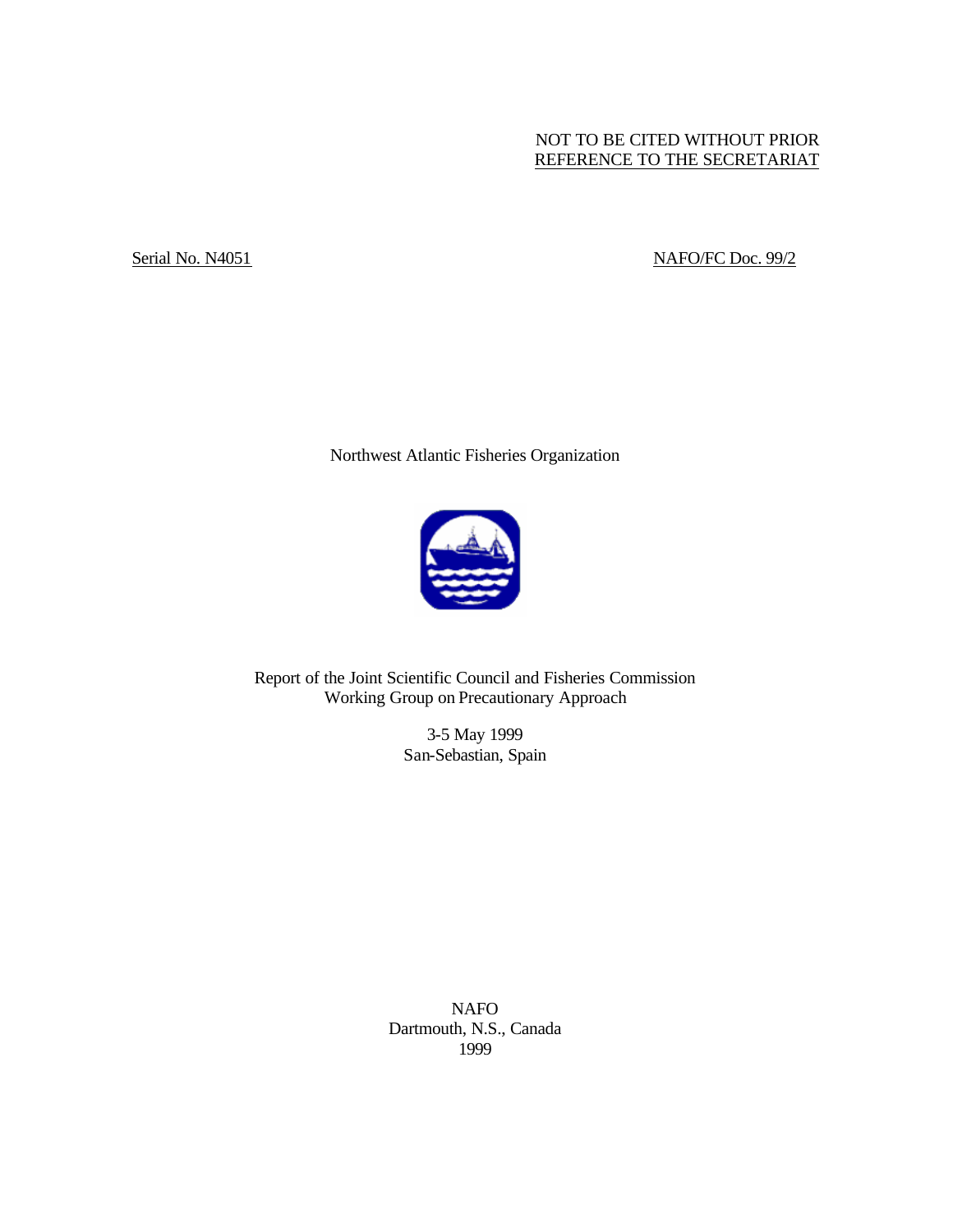# **Report of the Joint Scientific Council and Fisheries Commission Working Group on Precautionary Approach**

# 03-05 May 1999 San-Sebastian, Spain

|    |                                                                         | 3              |
|----|-------------------------------------------------------------------------|----------------|
| 1. |                                                                         |                |
| 2. |                                                                         | 3              |
| 3. |                                                                         | 3              |
| 4. | Review of the Recommendations of the Scientific Council                 |                |
|    |                                                                         |                |
|    | 5. Identification of Management Measures as Part of a Comprehensive     |                |
|    |                                                                         | $\overline{4}$ |
| 6. | Discussion of a Precautionary Approach, Including Precautionary         |                |
|    |                                                                         | $\overline{4}$ |
|    | 7. Identification of Options for Decision-rules (management strategies) |                |
|    |                                                                         | 5              |
| 8. | Evaluation of Appropriate Management Strategies for the Three Stocks    | 5              |
| 9. |                                                                         | 7              |
|    |                                                                         |                |
|    |                                                                         |                |
|    |                                                                         | - 8            |
|    |                                                                         | 11             |
|    |                                                                         | 12             |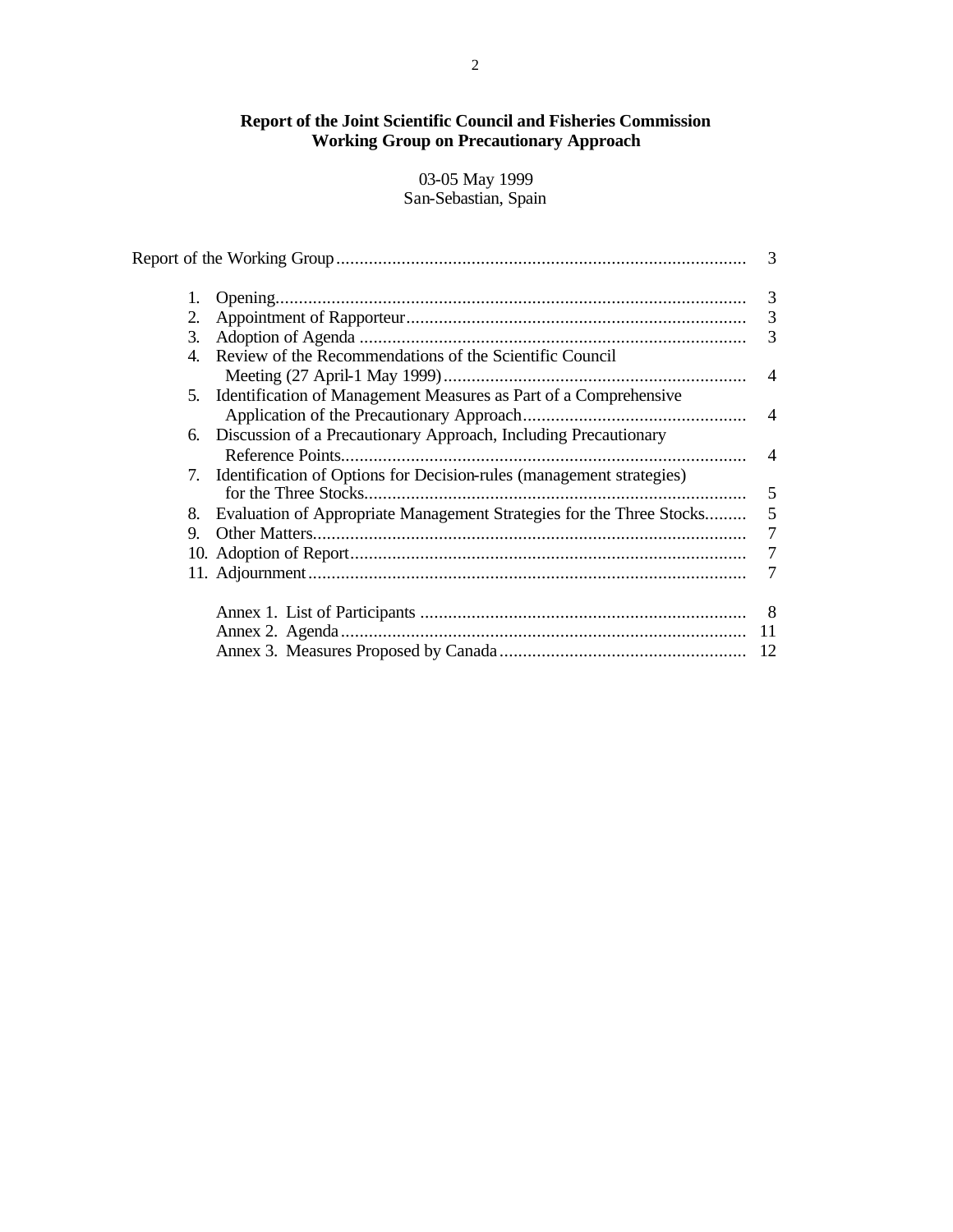# **Report of the Joint Scientific Council and Fisheries Commission Working Group on Precautionary Approach**

3-5 May 1999 San-Sebastian, Spain

### **1. Opening**

The Joint Scientific Council and Fisheries Commission Working Group on Precautionary Approach was called to order by H. P. Cornus at 1000 hr, 3 May 1999, at Miramon, Parque Tecnologico de San Sebastian, San Sebastian, Spain. Representatives from Canada, Denmark (in respect of the Faroe Islands and Greenland), Estonia, European Union, Iceland, Japan, Norway, Poland and the United States of America were present (Annex 1). The Chairman welcomed participants and expressed gratitude to the host Contracting Party (EU - Spain) for the invitation and excellent facilities.

The Chairman first outlined the history of the development of the Precautionary Approach (PA) at NAFO. In particular, the Scientific Council began discussions on the PA during its June 1997 Meeting. The Scientific Council Workshop in March 1998 followed by the Joint Fisheries Commission and Scientific Council Working Group Meeting in May 1998 resulted in recommendations at the Annual Meeting in 1998 to develop the Terms of Reference for this meeting. It was noted that some of the recommendations from that meeting had been addressed at earlier Scientific Council meetings, and outstanding items as given in the Report of the 27 April-1 May 1999 Meeting were addressed.

The Chairman reported that NAFO representatives, P. Gullestad (Chairman, Fisheries Commission) and H. P. Cornus (Chairman, Scientific Council), had intended to submit a proposal for standardization of PA terminology at international fora during the FAO, non-FAO Fishery Bodies and Agencies Meeting of 11-12 February 1999 at FAO Headquarters, Rome, Italy. However, the forum was found not suitable for the purpose. The WG noted that, as a follow-up to last year's recommendation, further more direct discussions among North Atlantic fisheries organizations and ICES will be more practical to develop standardizaion of concepts/nomenclature/abbreviations/definitions for the Precautionary Approach

The Chairman noted that P. Gullestad (Chairman, Fisheries Commission) was not able to attend this meeting and proposed that another co-chairman for this meeting be appointed from the Fisheries Commission to address items relevant to the Fisheries Commission. Canada accordingly proposed J. Baird (Canada), and the Working Group agreed to appoint him as Acting Co-chairman.

### **2. Appointment of Rapporteur**

The Chairman proposed that T. Amaratunga, Assistant Executive Secretary, should act as the rapporteur for the general preparation of the report of this meeting, while individual rapporteurs will be appointed when addressing certain specific agenda items (e.g. Agenda items 5, 6, 7 and 8).

### **3. Adoption of Agenda**

In considering the Provisional Agenda, the Working Group noted that some Contracting Parties had not received the letter of 5 March 1999 from the Executive Secretary (GF/99-187), presenting an amendment to the Provisional Agenda circulated on 4 March 1999 by the Executive Secretary (GF/99-183). The amendment was based on a proposal by Canada to insert a new item 5 (see Annex 2).The Working Group agreed to include Agenda item 5. Canada agreed to present a paper to relate to this item. The Agenda was accordingly **adopted**.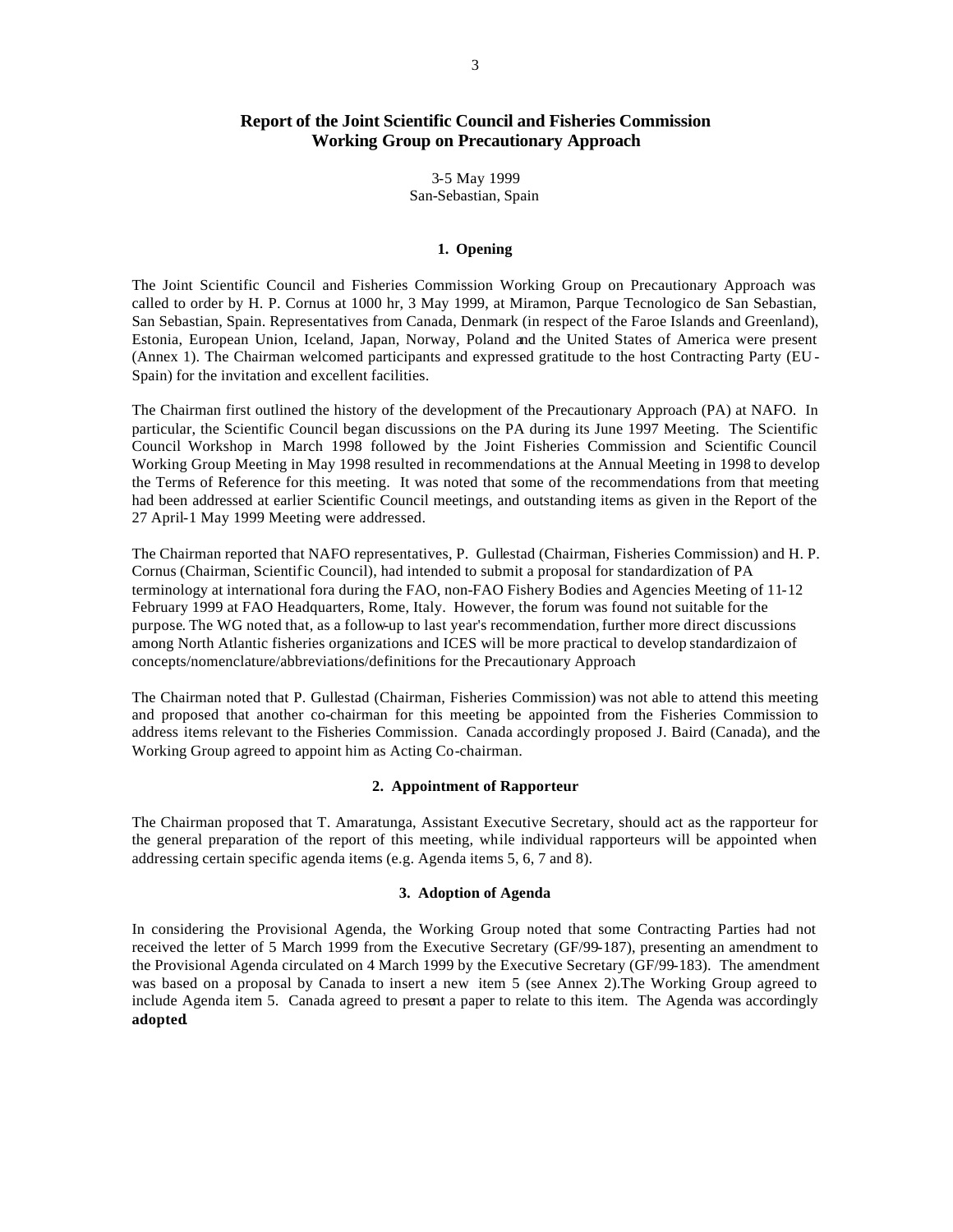### **4. Review of the Recommendations of the Scientific Council Meeting (27 April-1 May 1999)**

Results described in the Report of the Scientific Council Meeting on Precautionary Approach, 27 April-1 May 1999, were presented to the Working Group. It was noted the recommendations in relation to each of the three case study stocks would be discussed under agenda item 6, when the 3 stock models would be presented.

### **5. Identification of Management Measures as Part of a Comprehensive Application of the Precautionary Approach**

The provisional framework for the application of the precautionary approach to fisheries management in the NAFO Regulatory Area recognizes the need to have limits not only on fishing mortality but also on biomass levels. This is consistent with the terms of the PA as reflected in the 1995 UN Agreement.

At the May 1998 meeting of the Working Group on the Precautionary Approach, it was agreed that, in addition to development and implementation of Harvest Control Rules and reference points, other management tools and concepts need to be identified to enable the wide application of the Precautionary Approach within NAFO. The Joint Scientific Council and Fisheries Commission Working Group recognizes that further work has to be carried out to improve the management tools that could accompany the implementation of a precautionary approach in the NAFO context but it is unclear which mechanism should be called upon to address these important questions.

The Working Group discussed potential management tools (a Canadian list of management tools is attached in Annex 3) and it is recognized that appropriate management measures should be identified to further the goal of precautionary management. This should be considered by the Fisheries Commission in September 1999.

### **6. Discussion of a Precautionary Approach, Including Precautionary Reference Points**

The participants of the Joint Scientific Council and Fisheries Commission Working Group Meeting reviewed the analysis performed by the Scientific Council prepared during the meeting of 27 April-1 May 1999. It was pointed out that the terminology employed in scientific presentations related to the precautionary approach is rather difficult for the managers and clients. In addition, it was noted that the differences in the terminology employed in ICES and NAFO create some difficulty for the managers who have to work in more than one fisheries organization. The Chairman of the Scientific Council indicated that the NAFO PA Framework has been developed to address the peculiarities of the stock dynamics of fish stocks of the Northwest Atlantic. Some managers expressed the need for a clear, transparent and simple presentation of the results in order to understand the background.

### 1. **Cod Stock in Divisions 3NO (stock with closed fishery)**

The Scientific Council recommended to set the B<sub>lim</sub> at 60 000 tons as the current best estimate for this case study. Scientific Council presented results of simulations on the development of the cod stock in Div. 3NO. All simulations assumed constant by-catch mortality, which was considered the most realistic situation. The development of the stock was simulated, and the probability of a year when SSB reaches  $B_{\text{lim}}$  and two buffers (16% probability to be below  $B_{\text{lim}}$  and 5% probability  $B_{\text{lim}}$  to be below  $B_{\text{lim}}$ ) were presented based on the assumption of a normal recruitment regime. An additional simulation was presented based on the assumption that the stock is in a low recruitment regime.

 The Scientific Council noted that the simulations are most sensitive to the choice of the stock recruitment relationship and explained the specific characteristic of this in the case of cod in Div. 3NO. After clarification of questions and a discussion the Working Group requested further simulations for the development of cod stock in Div. 3NO taking into account a possible lower  $B_{lim}$  due to probable current low recruitment regime and three different levels of by-catch mortality.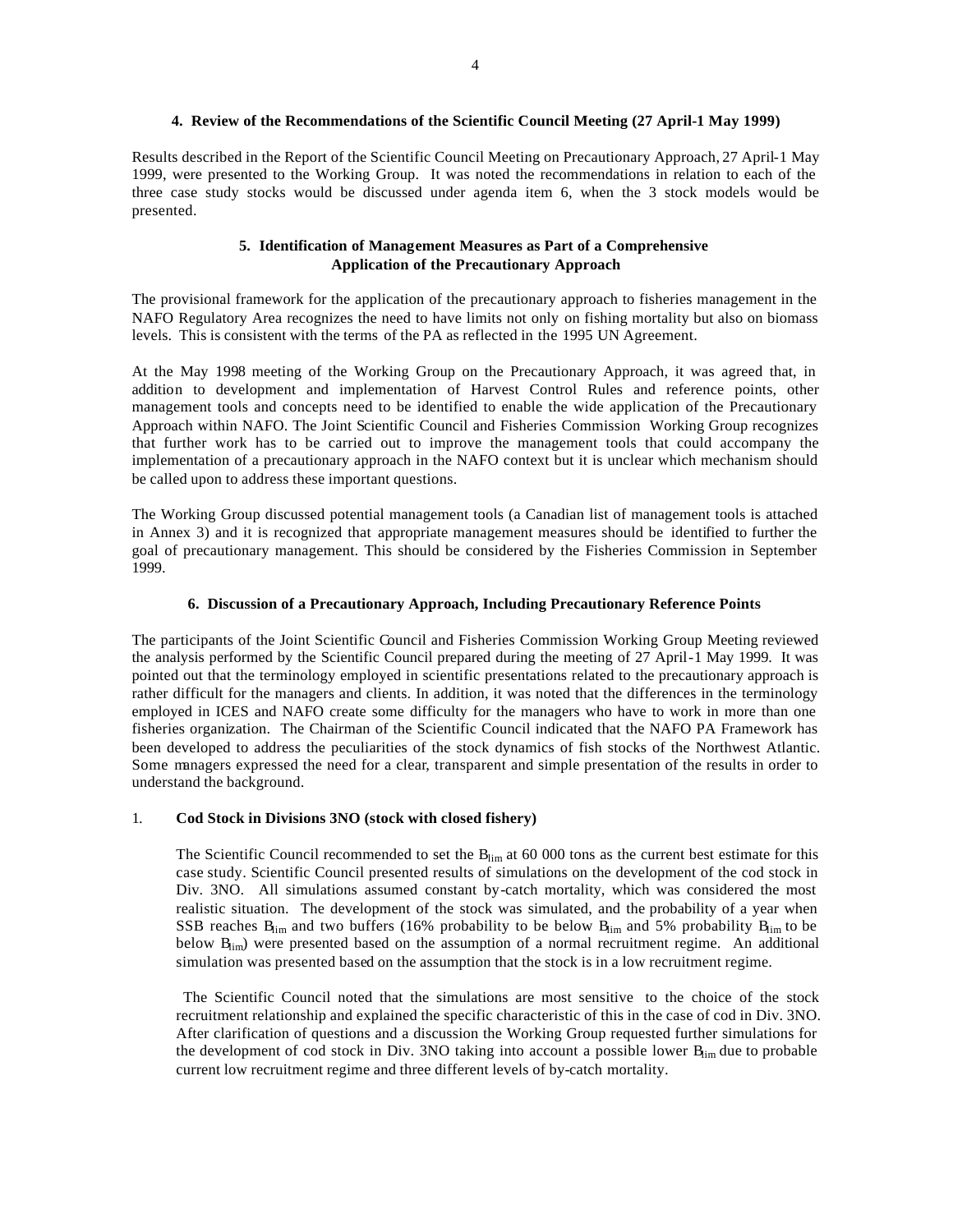It was further requested to do the same exercise assuming a full range of observed recruitment. Scientific Council agreed to conduct this exercise during its June 1999 Meeting.

## 2. **Yellowtail Flounder Stock in Divisions 3LNO (stock with open fishery)**

The Scientific Council recommended to set  $F_{\text{lim}}$  at  $F_{\text{MSY}}$  as the current best estimate available for this case study. The Council noted that stock recruitment data for this stock were not considered reliable at this time and further investigations are needed and have to be reviewed at the Scientific Council June 1999 Meeting. Therefore, simulations like in the case of Div. 3NO cod could not be conducted. However, results of a production model were presented. These displayed the development of the yellowtail flounder stock in Div. 3LNO based on catches of 6 000 tons (equal to the 1999 TAC), 8 000 tons and 10 000 tons in the year 2000. In the following discussions the reason for using the production model for simulations were further evaluated. In addition, the Council explained why this model cannot provide estimates of  $B_{\text{lim}}$  and related buffers like in the case of cod in Div. 3NO. For illustrative purposes the development of this stock was presented in the context of the NAFO Scientific Council PA framework using a  $B_{\text{lim}}$  value indicated by other data sources. Following further clarifications and discussion, additional projections with the ASPIC model were requested including a scenario for F above and below  $F_{\text{MSY}}$ . Yields and biomass levels for long-term projections at  $F = 0.1$ , 0.2 and 0.3 were presented to allow evaluation of these different options and to illustrate the risks of falling below the critical levels.

### 3. **Shrimp Stock in Division 3M (stock for which only limited data are available)**

The "Traffic Light" framework and an illustrative application to shrimp in Div. 3M were presented to Working Group by Scientific Council. The framework was viewed, as an acceptable approach in relation to its potential for providing an understandable format for discussion and consensus building between scientists, managers and fis hermen on resource status. It was concluded that, at this stage of development, the method can provide only short-term views of stock conditions rather than be used to evaluate future management options. Further investigations to improve the meaning of the "yellow" light are requested. It was noted that this method should be used only in addition to the traditional advice given by Scientific Council and not be considered as a replacement to it.

The Working Group concurred with Scientific Council's recommendation that the use of the traffic light framework be considered by managers as an interim means to evaluate Div. 3M shrimp and other data-poor stocks.

### **7. Identification of Options for Decision-rules (management strategies) for the Three Stocks**

See item 8.

### **8. Evaluation of Appropriate Management Strategies for the Three Stocks**

After an initial discussion of these agenda items and recognizing the linkages between the two, the working group decided to include the summary of discussion as a single combined component of the report.

The initial discussion on these issues focused on the approach that the working group should take on this particular aspect of the agenda. There were two specific suggestions for proceeding:

- 1. Identification of management objectives with associated management strategies.
- 2. Determination of options for consideration by the Fisheries Commission.

There was no consensus as to which approach the working group should use, it was subsequently concluded that all elements to be included in a precautionary framework be simply listed without categorization for consideration by the Fisheries Commission and Scientific Council.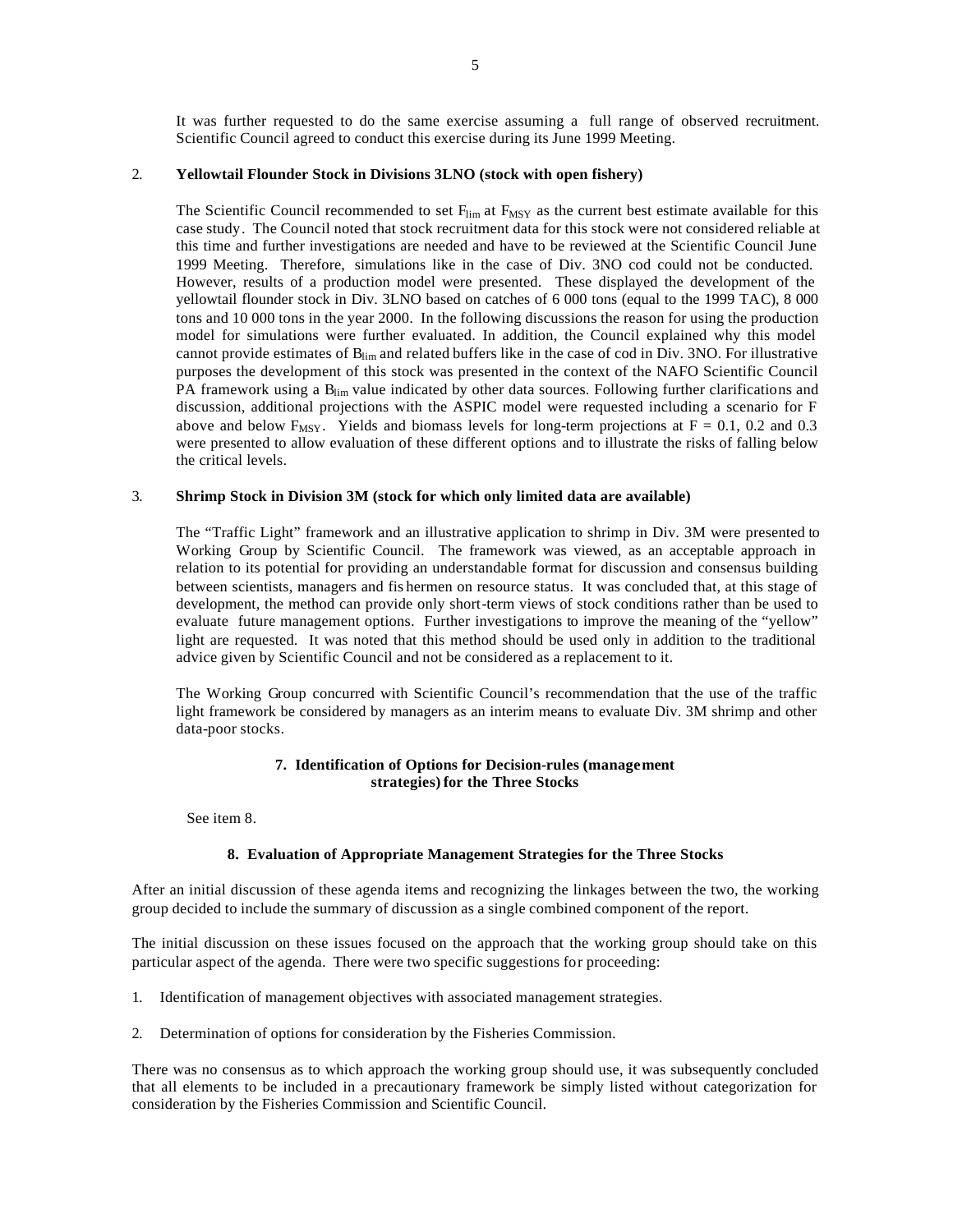### **Cod in Divisions 3NO**

The following list of elements was drawn from the discussion of the working group:

- 1. Restore and maintain stock at level that can support sustainable fisheries.
- 2. Rebuild SSB to a level that will increase the probability of good recruitment.
- 3. Keep directed fisheries closed in the short term.
- 4. Determine the spawning stock biomass at which the fishery will be re-opened.
- 5. Develop additional criteria to guide potential fishery re-openings.
- 6. Minimize the by-catch for cod in directed fisheries for other fisheries.
- 7. Identify and evaluate options for B<sub>lim</sub> (60000 t SSB at high productivity level and 35000 t SSB at low productivity level). In doing so, use the following performance measures in the risk analysis:
	- $\blacklozenge$  The time (year) at which  $B_{\text{lim}}$  is reached at various probability levels
	- ♦ The yield potential at re -opening.
- 8. Evaluate risks of stocks being below B<sub>lim</sub>.
- 9. Full review and analysis of 1) the stock recruitment data to determine the high and low productivity levels 2) options for  $B_{\text{lim}}$  and 3) the appropriate risk analysis.

# **Yellowtail Flounder in Divisions 3LNO**

Additional analysis and options of 3LNO yellowtail flounder requested by the EU was presented. It was agreed that the format and content of this presentation would be useful to managers when considering precautionary approach management. The following list of elements regarding 3LNO yellowtail flounder was identified from the discussion:

- 1. Maintain harvest levels that will continue to rebuild and maintain the stock biomass above the rebuilt biomass level.
- 2. Continue with a comprehensive suite of management measures.
- 3. Ensure a conduct of the fishery in a manner that will not jeopardize recovery of other stocks in the area which are currently under moratorium, specifically 3NO cod and 3LNO American plaice.
- 4. Performance measures of interest to the managers could be expressed in terms of biomass and its trajectory and where it is with respect to the reference level and catch levels. With respect to catch, the performance measure was: cumulated yield, yield trajectories and trends (in particular, to identify declining trends).
- 5. It was noted that production models do not permit determination of all reference points. It should be ensured that data are available for scientists to move toward using age-structured modelling.
- 6. Despite these limitations, production modelling is a tool that could be used to start to evaluate real F limits and could be used to provide insight in what will happen if there are lower or higher fishing mortality levels.
- 7. There is a need to develop "target" biomass levels that could be higher than the biological limits so as to take into account management objectives including economic considerations.
- 8. Endorse the work of the Scientific Council in its attempts to develop a better understanding of the stockrecruit relationship.

### **Shrimp in Division 3M**

The following items were identified by the working group as a possible approach to a data-poor stock situation, recognizing that this approach would need to be developed further:

- 1. The traffic light approach for shrimp is appropriate to assist managers in making short-term decisions but is currently not appropriate for determination of management strategies.
- 2. Further development of the traffic light approach would require interaction between managers and scientists.
- 3. The 3M shrimp traffic light table developed for this meeting is for descriptive purposes only and must not be used as a substitute for management advice because there is still a need to incorporate the managers views on certain elements of the approach.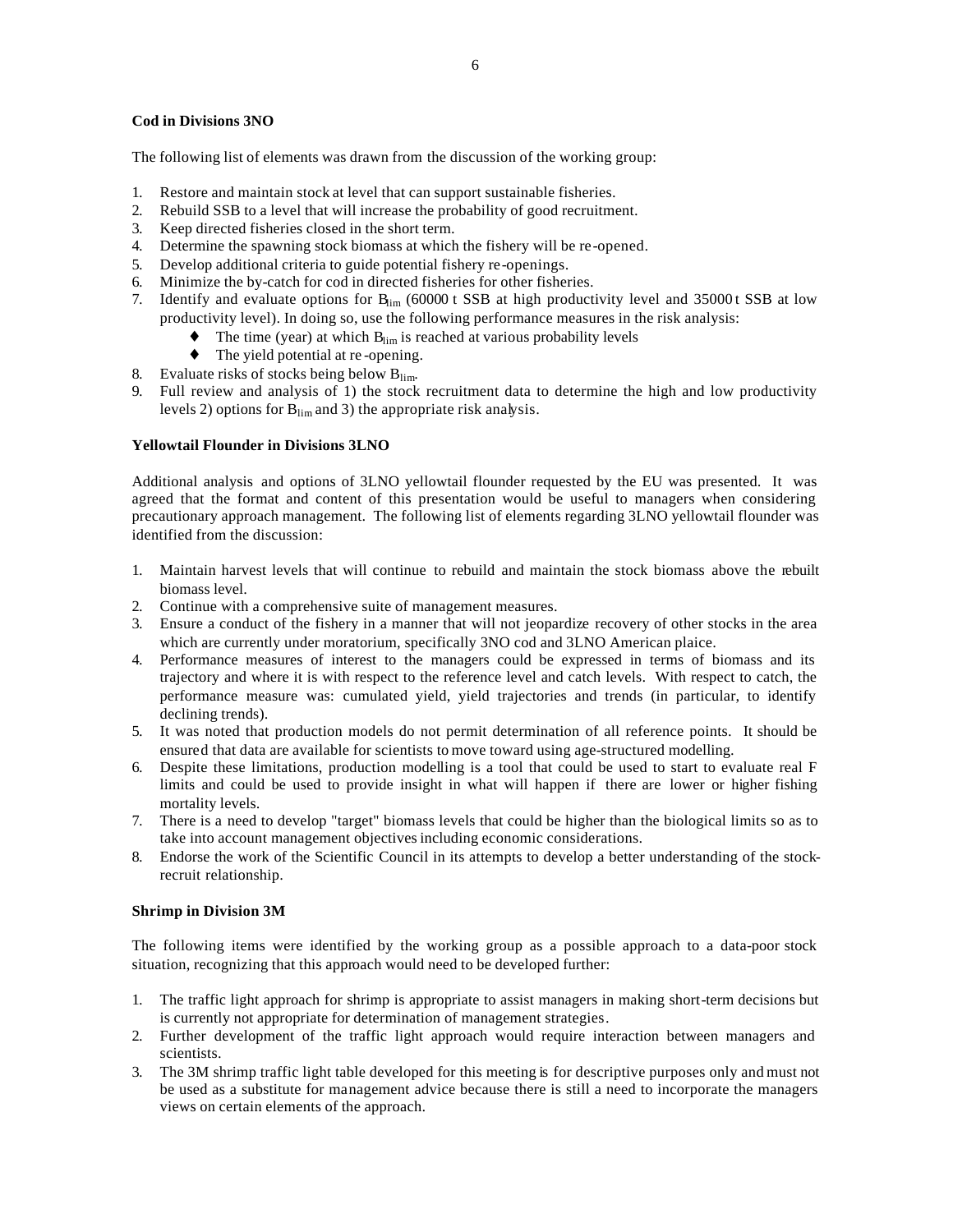- 4. Generally speaking, the traffic light approach could be appropriate for stocks for which the information is limited. This type of approach could be useful for managers in developing management decisions.
- 5. There is a need to separate in the formulation of a traffic light approach the measures of uncertainty in data and assessment and the measures of stock performance. Similarly, work should be done to develop proxys for reference points. There is concern that an extension of this approach to include separate measures of uncertainty and stock performance information will be useful only if these measurements are independent.
- 6. In order to improve our ability to assess the shrimp stock in 3M, data will have to be improved, including comprehensive surveys on the resource.
- 7. Decrease exploitation on males so that sufficient numbers have the opportunity to change sex and spawn at least once as females.
- 8. Ensure a suite of conservation and enforcement measures is maintained so as to adequately monitor this fishery.
- 9. Continue with mandatory use of sorting grates as defined in the Conservation and Enforcement Measures and continue to closely monitor by-catches in the fishery.

### **Conclusion**

In conclusion, the working group recommends that both the Scientific Council and the Fisheries Commission consider the above in designing and formulating further action in respect to implementation of the PA for the above three stocks for the year 2000 and beyond.

In addition, as the implementation of the precautionary approach progresses, it is recommended that similar actions be taken for other stocks with related characteristics which are under the NAFO purview.

### **9. Others Matters**

There were no other matters identified for discussion.

#### **10. Adoption of Report**

During the concluding session of the Working Group on 5 May 1999, the draft report was reviewed and the report was adopted.

### **11. Adjournment**

Noting the Working Group work was brought to a successful completion, the Chairman, H. P. Cornus, thanked the participants, expressing his hopes that the work done so far on the PA will be continued to meet the management objectives. He extended special thanks to the AZTI hosts, particularly L. Motos for the arrangements, facilities and the great hospitality.

The Canadian representative on behalf of his delegation extended special thanks to the participants of the Working Group and expressed hope that work would continue to build on the progress so far on the precautionary approach. Thanks were also extended to the two co-chairmen for their excellent work, to the AZTI hosts for the great facilities and hospitality, and the Secretariat for the supporting work to make this a successful meeting. Similar appreciations were extended by the USA and the EU representatives.

There being no further business, the Chairman adjourned the meeting at 1335 hrs.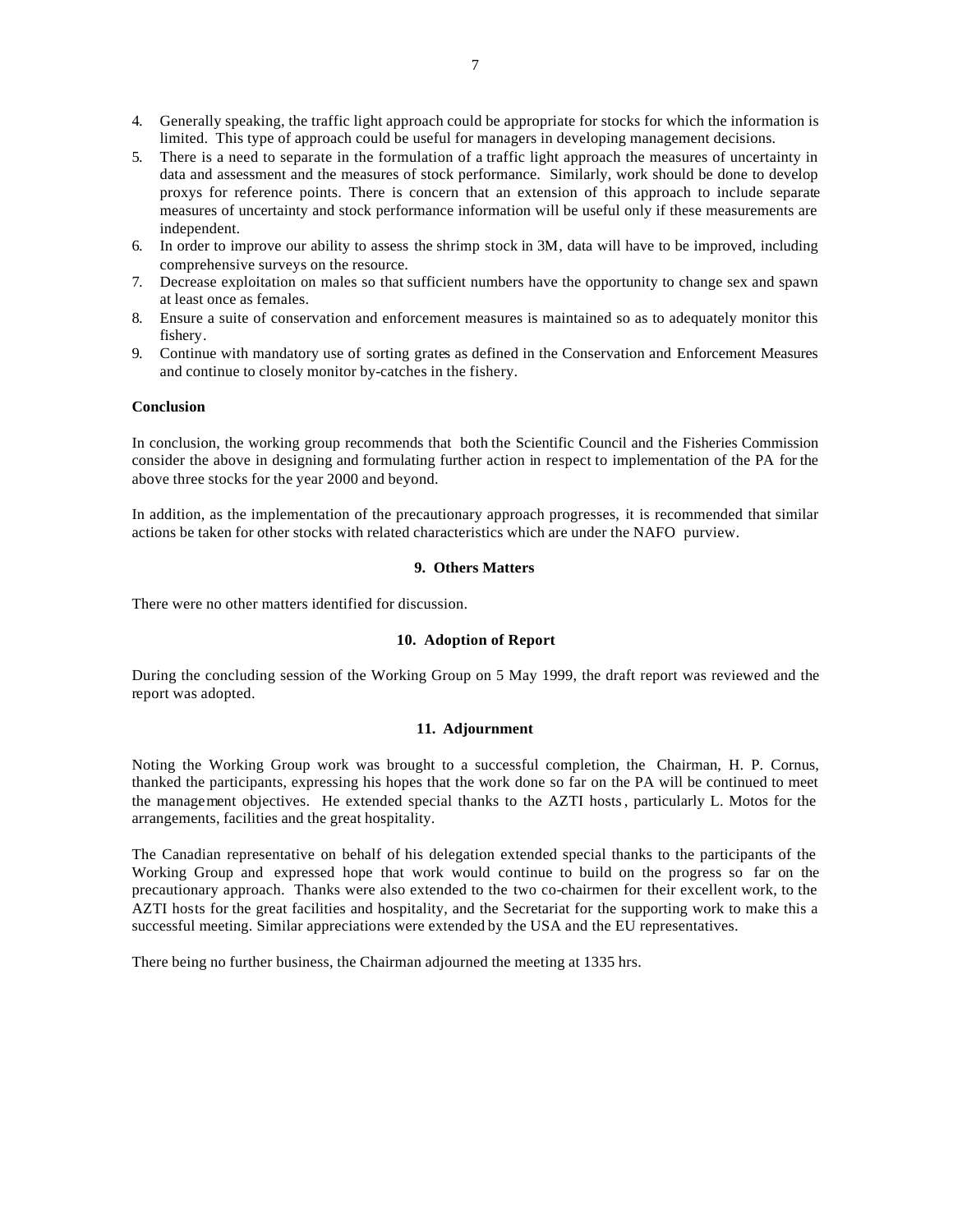# **Annex 1. List of Participants**

# **CANADA**

# **Representatives**

| Robichaud, J.          | Dir. Gen., Resource Management, Fisheries Management, DFO, 200 Kent St., Ottawa K1A 0E6<br>Phone: $+1-613-990-6794$ - Fax: 1-613-954-1407                                                                                                                        |
|------------------------|------------------------------------------------------------------------------------------------------------------------------------------------------------------------------------------------------------------------------------------------------------------|
| <b>Advisers</b>        |                                                                                                                                                                                                                                                                  |
| Baird, J. W.           | Director, Resource Management, DFO, P.O. Box 5667, St. John's, Newfoundland A1C 5X1                                                                                                                                                                              |
| Dussault, E.           | Phone: +1-709-772-4497 - Fax: 1-709-772-3628 - E-mail: bairdj@dfo-mpo.gc.ca<br>Director, Atlantic Affairs Div., International Directorate, DFO, 200 Kent St. Ottawa K1A 0E6<br>Phone: $+1-613-993-5316 - Fax: +1-613-993-5995 - E-mail: dussaulte@dfo-mpo.gc.ca$ |
|                        | <b>DENMARK</b> (in respect of Faroe Islands and Greenland)                                                                                                                                                                                                       |
| <b>Representatives</b> |                                                                                                                                                                                                                                                                  |
| Lemche, E.             | Head of Representation, Greenland Home Rule, Denmark Office, Pilestræde 52, Box 2151, Copenhagen<br>Phone: $+4533693400 - Fax$ : $+4533693401$                                                                                                                   |
| Kristiansen, A.        | Foroya Landsstyri, Fiskivinnudeildin, P. O. Box 64, FR-110 Torshavn, Faroe Islands<br>E-mail: andrask@fisk.fl.fo                                                                                                                                                 |
| <b>Adviser</b>         |                                                                                                                                                                                                                                                                  |
| Persson, J.            | Greenland Home Rule, Dept. of Industry, P. O. Box 269, DK-3900 Nuuk, Greenland<br>Phone: +299 34 53 24 – Fax: +299 32 47 04 – E-mail: $\frac{1}{1}$ pe @ dffl.gh.gl                                                                                              |
|                        | <b>ESTONIA</b>                                                                                                                                                                                                                                                   |
| <b>Representative</b>  |                                                                                                                                                                                                                                                                  |
| Aps, R.                | Deputy Director, Fisheries Dept. of the Ministry of Environment, Kopli 76, 10416 Tallinn<br>Phone: $+3726603348 - Fax: +3726304080 - Email: \frac{aps@kopli.envir.ee}{apls@kopli.envir.ee}$                                                                      |
| <b>Adviser</b>         |                                                                                                                                                                                                                                                                  |
| Saat, T.               | Director, Estonian Marine Institute, 18b Viljandi road, EE-11216, Tallinn<br>Phone: $+372$ 6 281 570 – Fax: $+372$ 6 281 563 – E-mail: tsaat@sea.ee                                                                                                              |
|                        | <b>EUROPEAN UNION (EU)</b>                                                                                                                                                                                                                                       |
| <b>Representative</b>  |                                                                                                                                                                                                                                                                  |
| Wieland, F.            | European Commission, Directorate Gen. for Fish., Rue de la Loi 200, B-1049 Brussels, Belgium<br>Phone: +32 2 296 3205                                                                                                                                            |
| <b>Advisers</b>        |                                                                                                                                                                                                                                                                  |
| Hagstrom, O.           | European Commission, DG XIV - Unit C-1, , 200 Rue de la Loi, B-1049, Brussels, Belgium                                                                                                                                                                           |
| Svensson, L.E.         | Phone: $+32$ 2 295 5612 – Fax: $+32$ 2 296 6046 – E-mail: ulle.hagstroem@dg14.cec.be<br>Directorate General B-III Fisheries, Rue de la Loi, 175, B-1048 Brussels, Belgium<br>Phone: $+32$ 2 285 7853 – Fax: $+32$ 2 285 69 10                                    |
| Feldthaus, S.          | Ministry of Food, Agricultue and Fisheries, Holbergsgade 2, 1057 Copenhagen K, Denmark<br>Phone: $+4533923560 - Fax$ : $+4533118271 - E$ -mail: sfe@fvm.dk                                                                                                       |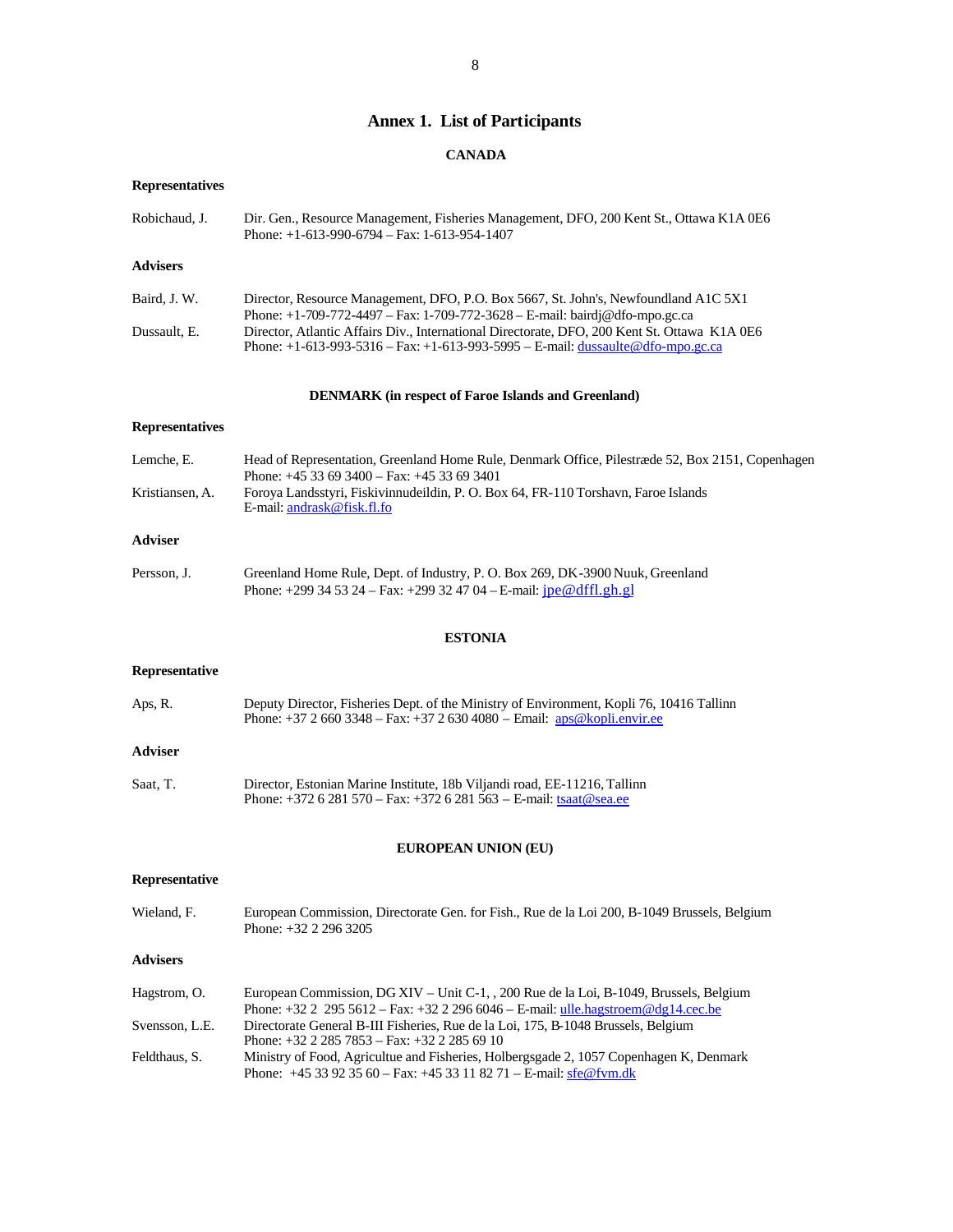| Gauthiez, F.    | Ministère de l'Agricuture et de la Pêche, Direction de Pêches Maritimes, 3 Place Fontenoy,<br>75700 Paris 07 SP |
|-----------------|-----------------------------------------------------------------------------------------------------------------|
|                 | Phone: $+33(0)$ 1 49 55 8203 - Fax: $+33(0)$ 1 49 55 8200 -                                                     |
|                 | E-mail: francois.gauthiez@agriculture.gouv.fr                                                                   |
| Pott, H.        | Bundesministerium fur Ernahrung, Landwirtschaft und Forsten, Rochusstr. 1, D-53125 Bonn, Germany                |
|                 | Phone+49 40 228 529 4124 – Fax: +49 40 228 529 4410                                                             |
| Salvador, S.S.  | Direccao Geral das Pescas & Aquacultura, Edificio Vasco da Gama, Alacantara Mar, Portugal                       |
|                 | Phone: $+3511$ 391 3520 – Fax: $+3511$ 397 9790                                                                 |
| Ybañez. I.      | Subdir. Gen. de Organismos Multilaterales de Pesca, Jose Ort ega y Gasset, 57, 28006 Madrid, Spain              |
|                 | Phone: $+341914027404 - Fax$ : $+341913093967 - E-mail$ : orgmulsgpm@virtualsw.es                               |
| Aro, M.         | Permanent Representation of Finland to the EU, Rue de Trèves 100, B-1040 Brussels, Belgium                      |
|                 | Phone: $+32-2-87-8464$ – Fax: $+32-2-287-8415$ – E-mail: markku.aro@formin.fi                                   |
| Åkesson, R.     | Ministry of Agriculture, 10333 Stockholm, Sweden                                                                |
|                 | Phone: $+46084051122 - Fax$ : $+4608105061 - E$ -mail: rolf.akesson@agriculture.ministry.se                     |
| Cumberlidge, N. | Ministry of Agric., Fish. & Food, Nobel House, 17 Smith Square, London, England SW1P 3HX                        |
|                 | Phone: $+44$ 71 238 5925 – Fax: $+44$ 71 238 5721                                                               |

### **ICELAND**

## **Representative**

Skarphedinsson, K. Ministry of Fisheries, Skulagotu 4 – 18, 150 Reykjavik Phone: +354-560-9670 – Fax: +354-562-1853 – E-mail: kristjan@hafro.is

### **JAPAN**

## **Representatives**

| Katsuyama, K.  | Deputy Director, Intl. Affairs, Div., Japan Fishery Agency, 1-2-1 Kasumigaseki, Chiyoda-ku,<br>Tokyo 100-8907                                                                 |
|----------------|-------------------------------------------------------------------------------------------------------------------------------------------------------------------------------|
|                | Phone: $+81$ 3 3591 1086 – Fax: $+81$ 3 3502 0571                                                                                                                             |
| Iwata, T.      | Inter. Affairs Div., Fisheries Agency, Government of Japan, 1-2-1 Kasumigaseki, Chiyoda-ku,<br>Tokyo 100-8907                                                                 |
|                | Phone: $+81$ 3 3581 1086 – Fax: $+81$ 3 3502 0571                                                                                                                             |
| <b>Adviser</b> |                                                                                                                                                                               |
| Uozumi. Y.     | National Research Institute of Far Seas Fisheries, 5-7-1 Orido, Shimizu 424-8633<br>Phone: $+81\,543\,36\,6037$ - Fax: $+81\,543\,35\,9642$ - E-mail: uozumi@enyo.affrc.go.jp |

### **NORWAY**

## **Representative**

| Sandberg, P.   | Directorate of Fisheries, P. O. Box 185, 5804 Bergan<br>Phone: $+4755238000 - Fax$ : $+4755238090 - E$ -mail: per.sandberg@fiskeridir.dep.telemax.no                                     |
|----------------|------------------------------------------------------------------------------------------------------------------------------------------------------------------------------------------|
| Advisers       |                                                                                                                                                                                          |
| Jakobsen. T.   | Institute of Marine Research, P. O. Box 1870 Nordnes, N-5817 Bergen<br>Phone: +011-47-5523-8636 - Fax: Fax: +011-47-5523-8687 - E-mail: tore.jakobsen@imr.no<br>(or tore $\omega$ im no) |
| Johnsen, S.-A. | Directorate of Fisheries, P. O. Box 185, 5804 Bergen<br>Phone: $+4755238000 - Fax$ : $+4755238090$                                                                                       |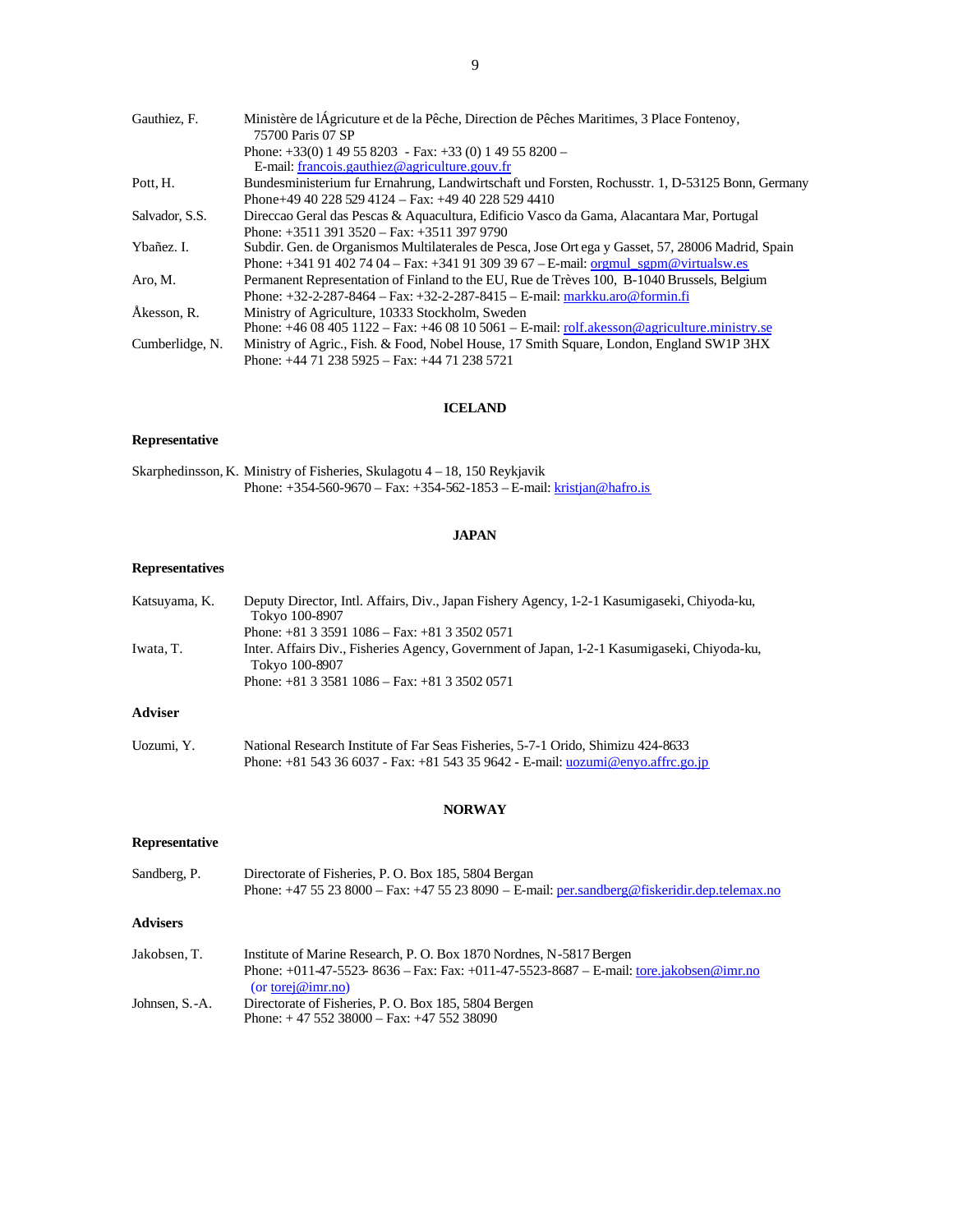#### **POLAND**

#### **Representative**

Dybiec, L. Min. of Transport & Maritime Econ., Sea Fish. Dept., Chalubinskeigo Str. 4/6, 00-928 Warsaw Phone: +48 22 830 0262 – Fax: +48-2283-00947

# **UNITED STATES OF AMERICA (USA)**

#### **Representative**

Kurkul, P. National Marine Fisheries, Northeast Region, 1 Blackburn Drive, Gloucester, MA 20910 Phone: +978-281-9331 – Fax: +978-281-9315

### **Advisers**

Rodrigues, K. National Marine Fisheries, 1 Blackburn Drive, Gloucester, MA 01930 Phone: +978-281-9324 – Fax: +978-281-9135 – E-mail: kathi.rodrigues@noaa.gov

### **SCIENTIFIC COUNCIL REPRESENTATIVES**

- H. P. Cornus, Chairman Scientific Council
- W. B. Brodie, Vice-Chairman Scientific Council (Designated Expert for Div. 3LNO yellowtail flounder)

R. Mayo (Chairman STACFIS)

- D. E. Stansbury (Designated Expert for Div. 3NO cod)
- U. Skúladóttir (Designated Expert for Div. 3M shrimp)
- D. B. Atkinson
- D. Rivard
- D. G. Parsons
- H. Siegstad
- E. de Cardenas
- L. Motos
- F. M. Serchuk

### **NAFO SECRETARIAT**

T. Amaratunga, Assistant Executive Secretary D. C. A. Auby, Secretary

### **SECRETARIAT ASSISTANCE**

I. Martin, AZTI, Food & Fish., Tech., Inst., Satrustegi ib. 8, 20008 Donostia-San Sebastian, Basque Country, Spain Phone: +34 943 316 731 – Fax: +34 943 212151 - E-mail: inma@rp.azti.es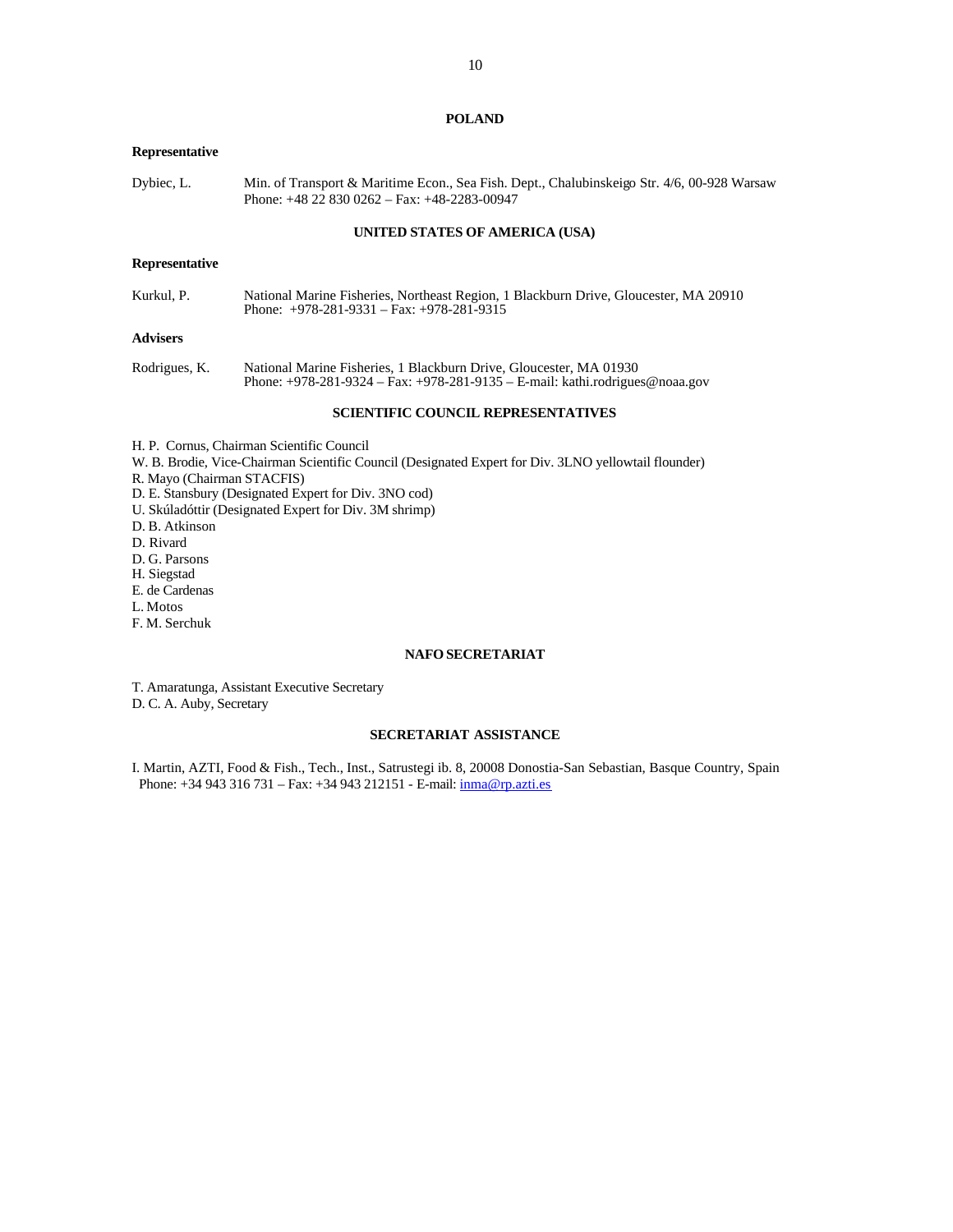# **Annex 2. Agenda**

- 1. Opening by the Chairman
- 2. Appointment of Rapporteur
- 3. Adoption of Agenda
- 4. Review of the recommendations of the Scientific Council Meeting (27 April-01 May 1999)
- 5. Identification of management measures as part of a comprehensive application of the precautionary approach.
- 6. Discussion of a precautionary approach, including precautionary reference points, for three (3) model stocks:
	- a) Cod stock in Divisions 3NO (stock with closed fishery)
	- b) Yellowtail flounder stock in Divisions 3LNO (stock with open fishery)
	- c) Shrimp stock in Division 3M (stock for which only limited data are available)
- 7. Identification of options for decision-rules (management strategies) for the three stocks
- 8. Evaluation of appropriate management strategies for the three stocks
- 9. Other matters
- 10. Adoption of Report
- 11. Adjournment